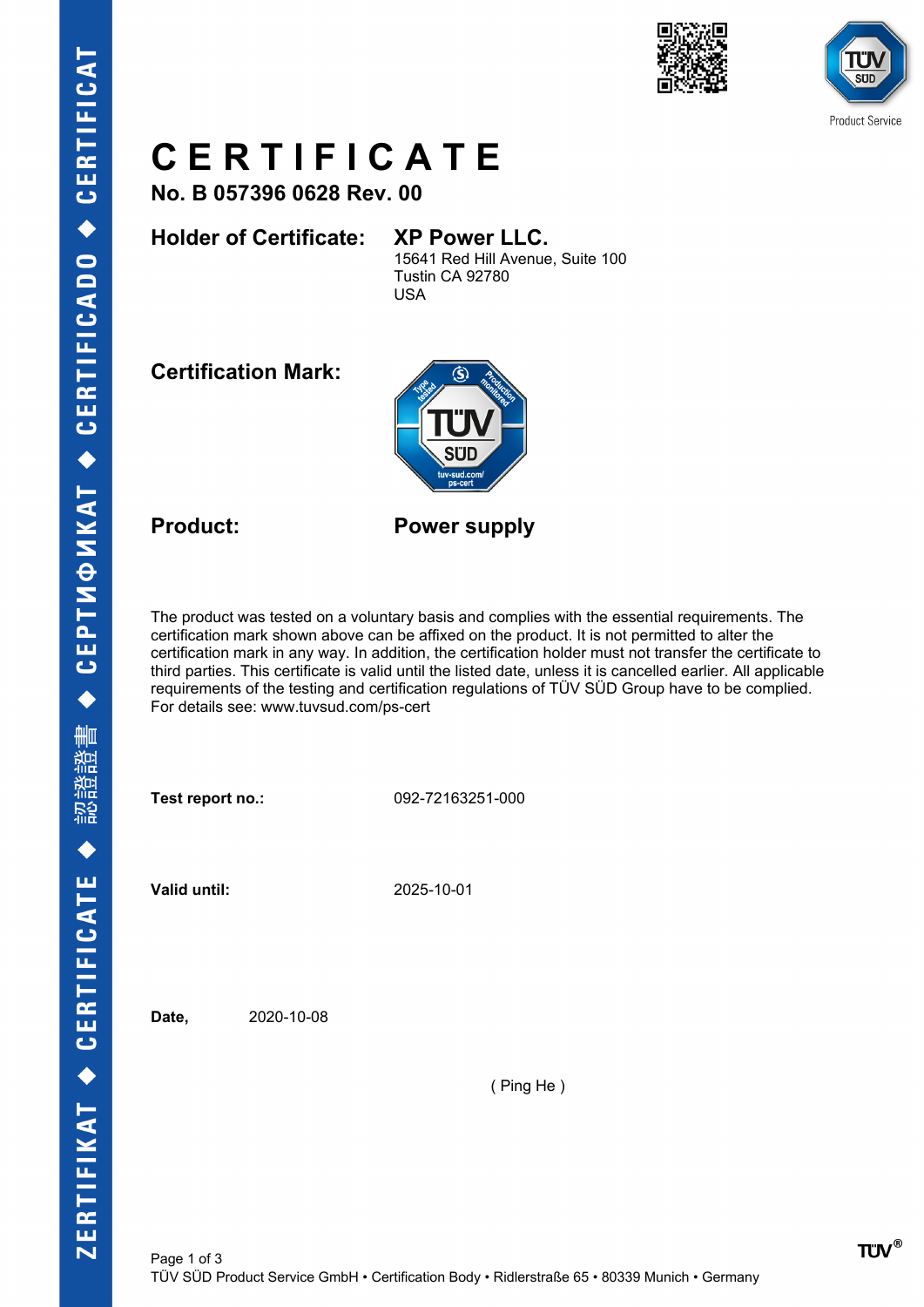

# **C E R T I F I C A T E**

**No. B 057396 0628 Rev. 00**

**Model(s):** HPA1K5PSXX Series

### **Parameters:**

| Rated Input:                              | $HPA1K5PS24 -$<br>Input: 100-180 VAC, 16 A, 50/60 Hz or<br>180-240 VAC, 10 A, 50/60 Hz<br><b>HPA1K5PS48-</b> |
|-------------------------------------------|--------------------------------------------------------------------------------------------------------------|
|                                           | Input: 100-180 VAC, 16 A, 50/60 Hz or                                                                        |
|                                           | 180-240 VAC, 10 A, 50/60 Hz                                                                                  |
| <b>Output Ratings:</b>                    | See attachment for output ratings and                                                                        |
|                                           | conditions of acceptability                                                                                  |
| <b>Protection Class:</b>                  | Class Lor II end use                                                                                         |
| Ambient Temperature: 50°C with 100% load, |                                                                                                              |
|                                           | 70°C with 50% load.                                                                                          |
| Elevation for Use:                        | $0 - 3000$ m                                                                                                 |
|                                           | See below for further information                                                                            |

#### **Models Similarities and Output Rating:**

The power supplies in the series are differentiated by the output voltage and current ratings, number of turns of primary/secondary windings in the Transformers (T101 (Power)) and minor differences in the secondary circuit components and PWB layout. See below for Model Ratings Table for 50°C below: Model HPA1K5PS24 – Input: 100-180 V~, 16 A, 50/60 Hz, Output: 24 V, 62.5 A MAX, 1400 W; 180-240 V~, 10 A, 50/60 Hz, Output: 24 V, 62.5 A MAX, 1500 W Model HPA1K5PS48 – Input: 100-180 V~, 16 A, 50/60 Hz, Output: 48 V, 31 A MAX, 1400 W; 180-240 V~, 10 A, 50/60 Hz, Output: 48 V, 31 A MAX, 1500 W